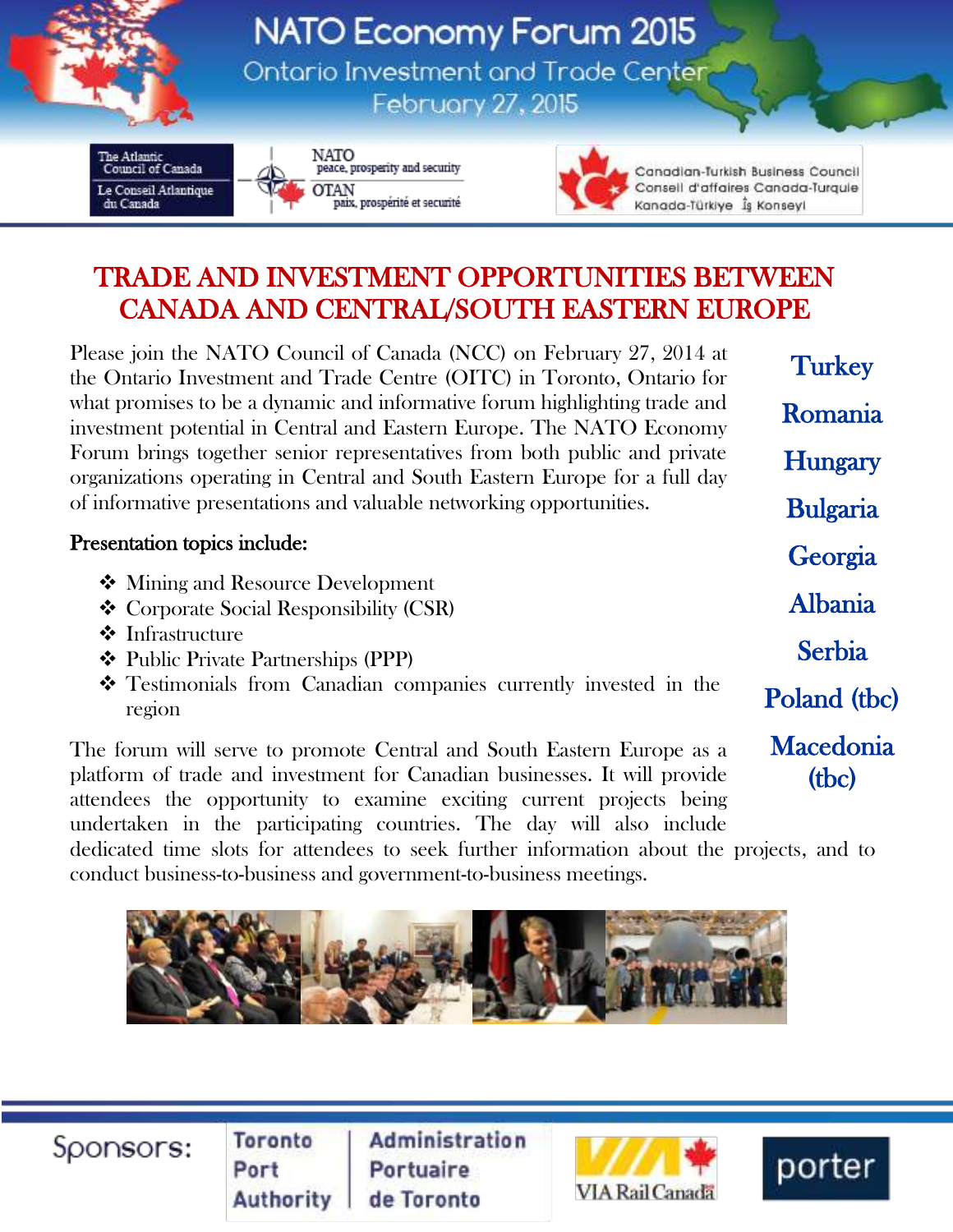

# FORUM SCHEDULE

#### 09:15 am Registration and Continental Breakfast

09:45 am Opening Remarks

Ī

- ❖ Julie Lindhout, President, NATO Council of Canada
- Omer Al-Katib, President, Canadian-Turkish Business Council
- 10:00 am Welcome Address
	- Hon. Hugh Segal, Chair, NATO Council of Canada
- 10:20 am Keynote Speech
- 10:40 am Testimonials of Canadian Companies doing Business in Eastern Europe
- 11:00 am Introduction to Country Delegations
- 11:15 am Coffee Break

11:30 am Canadian Assistance Programs and Public Private Partnerships

- Department of Foreign Affairs, Trade and Development
- **❖** Export Development Canada
- Canadian Council for Public Private Partnership (TBC)

#### 12:30 pm Networking Lunch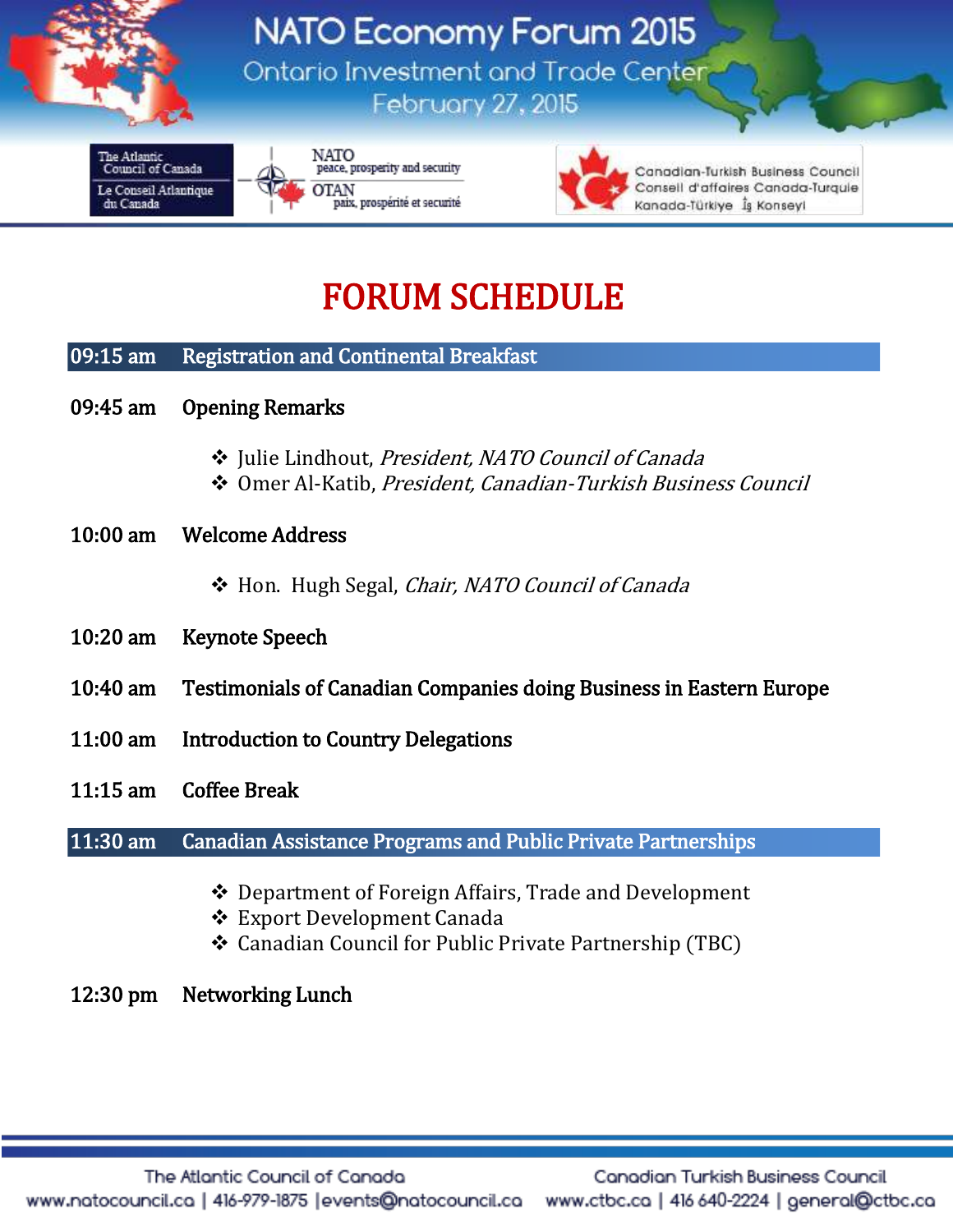

### 13:30 pm Corporate Social Responsibility

- Presentations on Best Practices
- 14:30 pm Coffee Break
- 14:30 -17:00 pm Opportunity for B2B Meetings As Requested
- 14:45 pm Opportunities: Mining Exploration and Development
	- $\triangle$  Presentations on partnerships and projects from 5 European Countries
- 15:40 pm Opportunities: Construction, Infrastructure and Transportation
	- ❖ Presentations on partnerships and projects from 5 European Countries
- 16:40 pm Closing Keynote Speech
- 17:00 pm Break
- 19:00 21:00 pm Closing Reception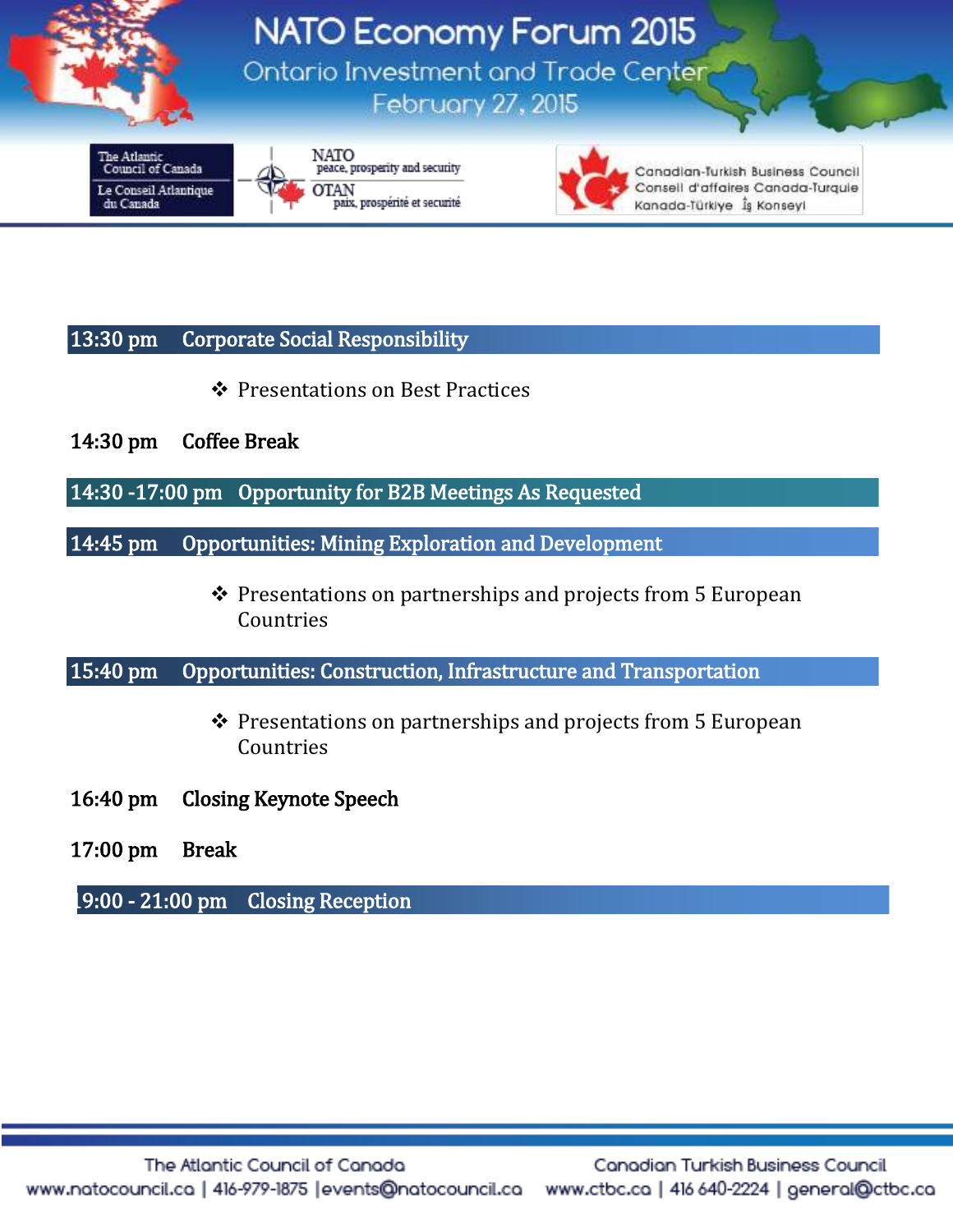

## The NATO Council of Canada and the Prospectors and Developers Association of Canada (PDAC) invite you to attend:



The NATO Economy Forum 2015 is proud to be an affiliated with the Prospectors and Developers Association of Canada (PDAC) 2015 International Convention, Trade Show & Investors Exchange. The convention is the world's leading event for people, companies and organizations in or connected with mineral exploration.

Taking place directly after the NATO Economy Forum, PDAC 2015 will host exhibitors and attendees from all over the world. Last year it was attended by over 30,000 people and welcomed over 1000 exhibitors from 125 countries.

PDAC presents a unique opportunity to develop domestic and international business contacts, gather marketing intelligence,



learn about innovation and technologies and get insight on industry trends.

For more detailed information on the PDAC Exhibition, please visit:

http://www.pdac.ca/convention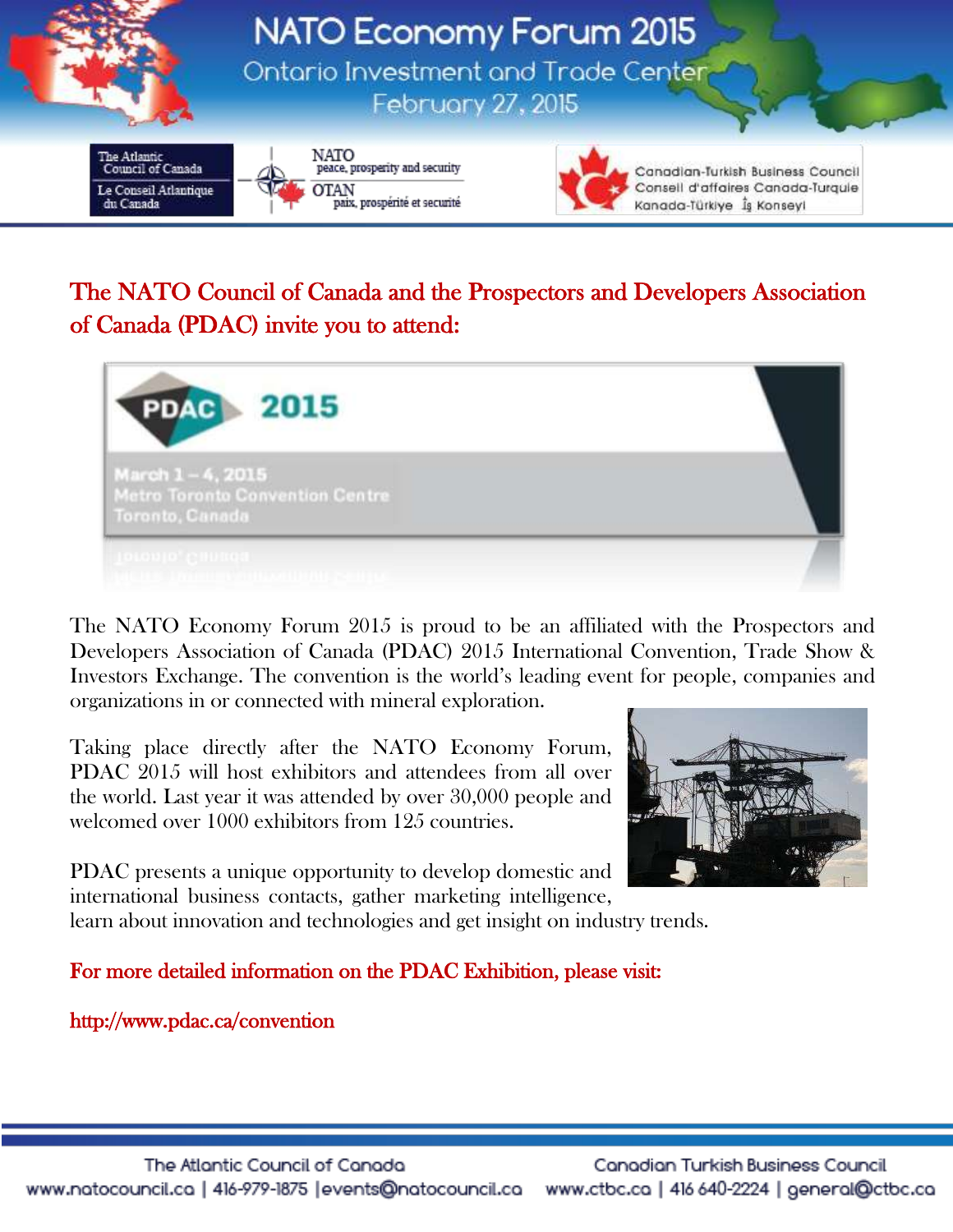

**NATO Economy Forum 2015** Ontario Investment and Trade Center **February 27, 2015** 

ie Atlanti Council of Canada Le Conseil Atlantique du Canada



NATO peace, prosperity and security **OTAN** paix, prospérité et securité



Canadian-Turkish Business Council Conseil d'affaires Canada-Turquie Kanada-Türkiye İş Konseyi

# Participating European Companies (Partial List)

- Vani Company (Albania)
- Besiana shpk (Albania)
- ❖ Korbi Group (Albania)
- Rusmetali (Georgia)
- Georgian Investment Group, Energy
- SC Cupru Min Sa Abrud (Romania)
- S.A Baia Mare
- Global Interprise Group (Albania)
- ◆ Bulgarian Mineral Exploration and Extraction companies

## MINING SECTOR INFRASTRUCTURE

- Georgian Hydro Power
- Austrian Georgian Development
- Rusmetali (Georgia)
- Marsi shpk (Albania)
- Enri Mat shpk (Albania)
- Bucharest Airport (Romania)
- National Railway Company (Romania)
- National Motorways and Roads (Romania)
- ❖ Kastrati sh.a (Albania)